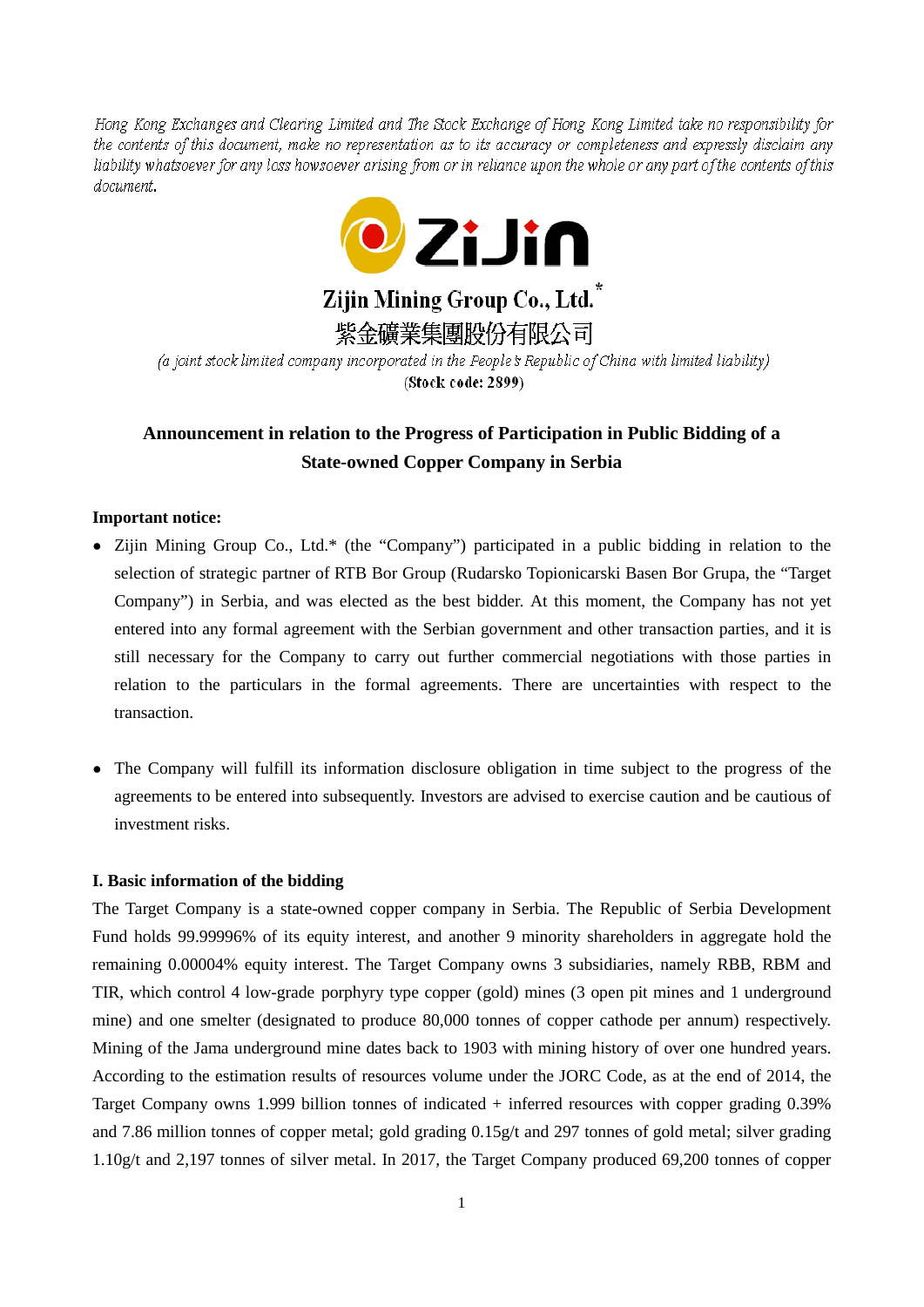cathode, 1,087kg of gold and 11,858kg of silver from the smelter plant, of which 43,500 tonnes of copper, 700kg of gold and 5,000kg of silver were from its own mines.

Due to low metal prices, insufficient investment and obsolescence of equipment, etc. in recent years, the Target Company faced difficulties in its operation and management. Therefore, the Serbian government decided to initiate restructuring process and debt reorganisation plan on the Target Company and its subsidiaries. Through a global public invitation of bids, strategic partnership will be introduced to carry out production expansion and technological reform, in order to secure the operation of the enterprise.

#### **II. Information of the bidding**

The Company has followed up closely and conducted in-depth researches on the Target Company, concluding that the project has a large volume of resources reserves, and has good potential for technological reform and production expansion. The Company proposed to push forward the acquisition and participate actively in the bidding of the project.

On 17 July 2018, the Ministry of Economy of Serbia announced the formal launch of the public bidding to introduce strategic partner to restructure the Target Company. On 20 August 2018, the Company completed all the bidding documents and submitted them to the bidding committee, including:

(i) Commercial bidding: the Company proposed to contribute USD350 million for capital increase of the Target Company and obtain 63% of its shares.

(ii) Technical bidding: According to the business development plan of the Target Company submitted by the Company, it was proposed that the Target Company shall invest approximately USD1.46 billion in aggregate in the following six years, in which, USD1.26 billion (including the abovementioned USD350 million for capital increase) will be used for technological reform, expansion or construction of its 4 mines and 1 smelter plant. It is expected that after reaching the designated production capacity, approximately 120,000 tonnes of copper, 1.45 tonnes of gold and 10.6 tonnes of silver can be produced from the mines annually, and approximately 150,000 tonnes of copper cathode can be produced from the smelter plant annually; approximately USD0.2 billion will be used for repaying the liabilities of the Target Company which ought be repaid under the debt reorganisation plan (the specific terms for the repayment are subject to further negotiations). The sources of fund of the above business development plan are mainly from the abovementioned capital increase, the net cash flows from the operation of and loans from commercial banks to the Target Company, etc.

On 31 August 2018, the Serbian government announced on its website that the Company was elected as the best bidder for the selection of strategic partnership of the Target Company, issued a formal confirmation to the Company and invited the Company for negotiations. The Company will carry out negotiations regarding the commercial agreements with the Serbian government and other transaction parties.